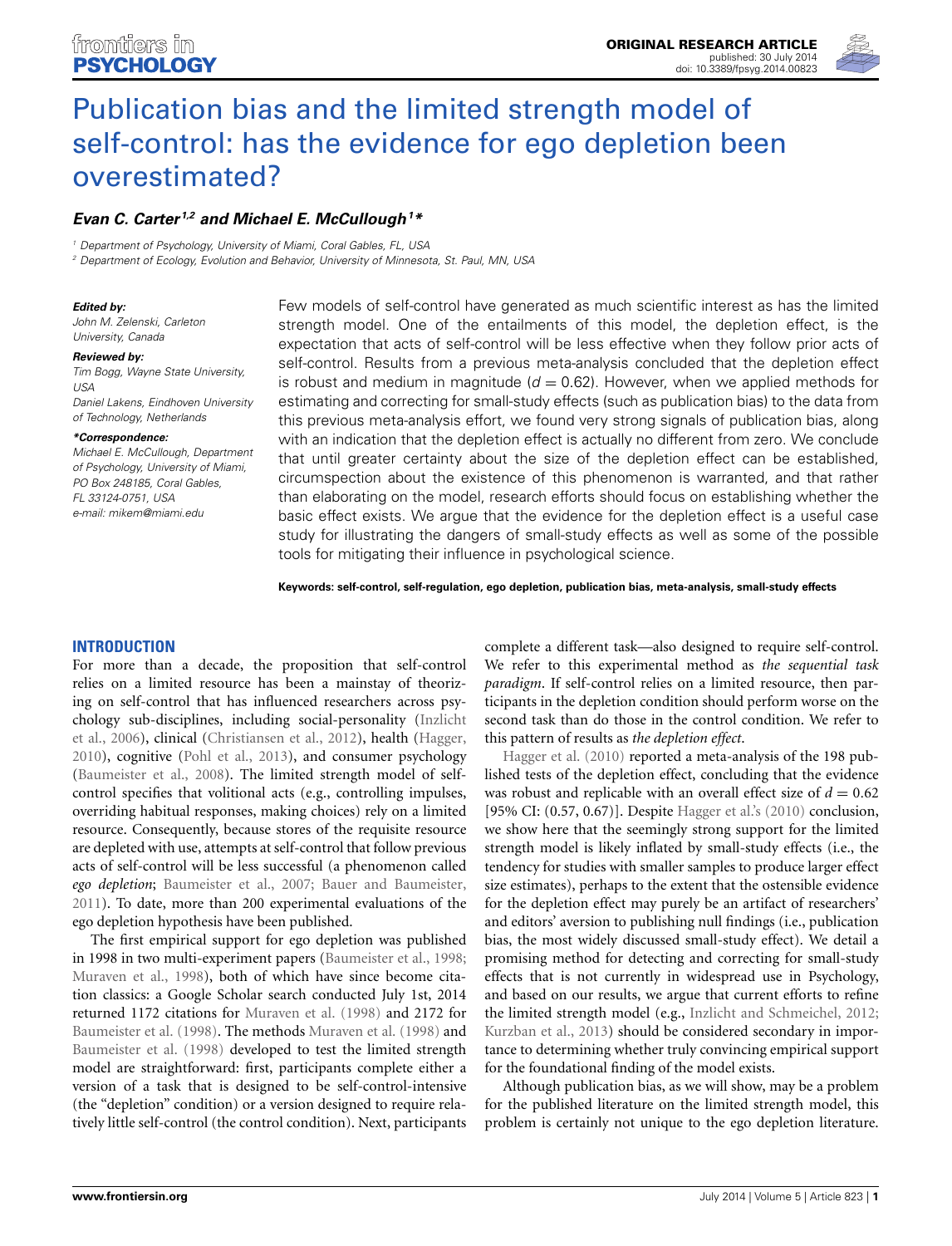Indeed, publication bias very likely influences a disturbingly large proportion of research literatures in psychology [\(Bakker et al.](#page-8-5), [2012](#page-8-5); [Ferguson and Brannick](#page-8-6), [2012\)](#page-8-6). Our focus on the limited strength model was born out of our own difficulties in producing the depletion effect, and we believe that a closer look at [Hagger et al.'s](#page-9-4) [\(2010\)](#page-9-4) meta-analysis can function as a case study on the issue of small-study effects that will be of great use to researchers in psychology who are interested in either the topics of self-control or meta-analysis.

Like many others, we have found the limited strength model to be a helpful [tool for developing theory \(e.g.,](#page-9-7) McCullough and Willoughby, [2009](#page-9-7); [McCullough and Carter](#page-9-8), [2011\)](#page-9-8). However, despite our initial confidence in the evidence for the model, our attempts at using the sequential task paradigm to generate novel ex[perimental](#page-8-7) [work](#page-8-7) [were](#page-8-7) [met](#page-8-7) [with](#page-8-7) [failure](#page-8-7) [\(](#page-8-7)Carter and McCullough, [2013a](#page-8-7)). In response to our inability to produce the basic depletion effect in our own work, we turned to [Hagger et al.'s](#page-9-4) [\(2010\)](#page-9-4) meta-analysis for guidance on how to design a successive experiment so as to maximize our likelihood of success in the future (e.g., by determining which types of self-control tasks tend to produce the largest depletion effect and the sample sizes needed to achieve acceptable statistical power). However, upon reading [Hagger et al.](#page-9-4) [\(2010\)](#page-9-4), we realized that their efforts to estimate and account for the possible influence of publication bias and other small-study effects had been less than ideal, given the methods available at the time of its publication. In other words, we were concerned that [Hagger et al.'s](#page-9-4) [\(2010\)](#page-9-4) estimates of the depletion effect might have been inflated to a completely unknown degree, and as a result, represented a less useful synthesis of the literature on the depletion effect (i.e., one that could be used to guide future research) than would have otherwise been the case.

Importantly, the possibility that [Hagger et al.'s](#page-9-4) [\(2010\)](#page-9-4) methods for estimating and correcting for small-study effects were less than ideal does not, in and of itself, invalidate their conclusions, but given the influence and popularity of the limited strength model, we felt that there was a need for an estimate of the depletion effect that was maximally useful for guiding future research (i.e., an estimate of the depletion effect that was relatively robust to small-study effects). Therefore, our first goal here was to more thoroughly evaluate the evidence for small-study effects (particularly publication bias) in [Hagger et al.'s](#page-9-4) [\(2010](#page-9-4)) dataset using recently developed methods and to re-estimate the magnitude of the depletion effect while taking into account any evidence for small-study effects. To do so, we applied a set of three statistical techniques to [Hagger et al.'s](#page-9-4) [\(2010](#page-9-4)) published dataset: (1) the binomial test described by [Ioannidis and Trikalinos](#page-9-9) [\(2007a\)](#page-9-9); (2) the trim and fill method [\(Duval and Tweedie, 2000a](#page-8-8)[,b](#page-8-9)); and (3) an extension of Egger's regression test [\(Egger et al., 1997;](#page-8-10) [Stanley](#page-9-10), [2008](#page-9-10); [Moreno et al., 2009a](#page-9-11)). The first method identifies signs of publication bias, whereas the latter two identify and correct for its influence.

The application of the extension of Egger's regression test and the binomial test to Hagger et al.'s full dataset have been reported previously [\(Carter and McCullough](#page-8-11), [2013b\)](#page-8-11). The current paper details our follow-up to that initial statistical inquiry, which clearly suggested that the [Hagger et al.'s](#page-9-4) [\(2010](#page-9-4)) estimate of the depletion effect was heavily biased. The follow-up analyses

presented here include (1) the application and discussion of the popular trim and fill method, (2) the construction of contourenhanced funnel plots, and (3) a subset analysis designed to address the possibility of alternative explanations to our results namely, that something other than publication bias has caused the small-study effects we observed. These additions provide a much fuller picture of the data, as well as support for our initial conclusion that the evidence for the depletion effect has likely been severely overestimated due to publication bias. It is worth noting that [Hagger and Chatzisarantis](#page-9-12) [\(2014](#page-9-12)) have commented on our previous work [\(Carter and McCullough, 2013b](#page-8-11)), and have independently reproduced those results.

A second, concurrent goal of this paper was to highlight the use of the extension of Egger's regression test as a means of obtaining an estimate of the true underlying effect that is corrected for pu[blication bias](#page-9-13) [\(Moreno et al.](#page-9-11)[,](#page-9-13) [2009a](#page-9-11)[;](#page-9-13) Stanley and Doucouliagos, [2013](#page-9-13)). This promising approach, and other related regression-based methods, are currently in use in the fields of economics (e.g., [Stanley, 2005,](#page-9-14) [2008](#page-9-10); [Doucouliagos and Stanley](#page-8-12), [2009](#page-8-12); [Havranek](#page-9-15), [2010;](#page-9-15) [Costa-Font et al., 2011\)](#page-8-13) and medicine (e.g., [Moreno et al., 2009a](#page-9-11)[,b](#page-9-16); [Hemingway et al.](#page-9-17), [2010](#page-9-17); [Nüesch et al.](#page-9-18), [2010](#page-9-18); [Rücker et al., 2011a](#page-9-19)[,b\)](#page-9-20), but (to our knowledge) has seen only a single use in Psychology (specifically, in the area of judgment and decision making research; [Renkewitz et al., 2011](#page-9-21)). These regression-based methods for producing a meta-analytic estimate of the true underlying effect that is robust to publication bias are intuitive and easy to use, and the current paper provides readers with the information needed to begin using the regression-based methods that we discuss (see the Appendix in the Supplementary Materials). Furthermore, we also provide the necessary discussion of critical issues that should be considered when undertaking this type of analysis—that is, statistical heterogeneity and the difference between small-study effects and publication bias.

It is well known that the accuracy of meta-analysis depends utterly on the representativeness of the sample of studies that are analyzed. One way in which a sample can become unrepresentative [is](#page-9-22) [through](#page-9-22) [publication](#page-9-22) [bias](#page-9-22) [\(Begg and Berlin](#page-8-14)[,](#page-9-22) [1988](#page-8-14)[;](#page-9-22) Rothstein et al., [2005;](#page-9-22) [Sutton](#page-10-0), [2009;](#page-10-0) [Bakker et al.](#page-8-5), [2012](#page-8-5); [Ferguson and Heene](#page-9-23), [2012](#page-9-23); [Francis](#page-9-24), [2012a](#page-9-24)), that is, when the likelihood of a study appearing in that sample is influenced by the study's results. For example, publication status is influenced by the presence of significant results, and published studies are more visible and accessible to researchers performing meta-analyses [\(Sutton, 2009\)](#page-10-0). Therefore, studies with significant, theory-supporting results tend to be more likely to end up in meta-analytic samples. The problem is that if a sample of studies is biased, in that findings that support the existence of a particular effect are over-represented, the magnitude of the meta-analytic estimate of the effect will be overestimated (e.g., [Stanley](#page-9-10), [2008;](#page-9-10) [Sutton, 2009](#page-10-0); [Bakker et al., 2012](#page-8-5); [Francis, 2012a](#page-9-24)).

Encouragingly, psychological researchers seem to be becoming increasing[ly](#page-9-25) [aware](#page-9-25) [of](#page-9-25) [the](#page-9-25) [danger](#page-9-25) [of](#page-9-25) [publication](#page-9-25) [bias](#page-9-25) [\(e.g.,](#page-9-25) LeBel and Peters, [2011;](#page-9-25) [Bakker et al., 2012;](#page-8-5) [Ferguson and Heene](#page-9-23), [2012](#page-9-23); [Francis, 2012a](#page-9-24)[,b;](#page-9-26) [Schimmack, 2012\)](#page-9-27). In particular, one method for detecting signs of publication bias by examining the statistical power of a set of studies (proposed by [Ioannidis and Trikalinos](#page-9-9), [2007a\)](#page-9-9) has recently gained popularity in psychology [\(Francis](#page-9-24),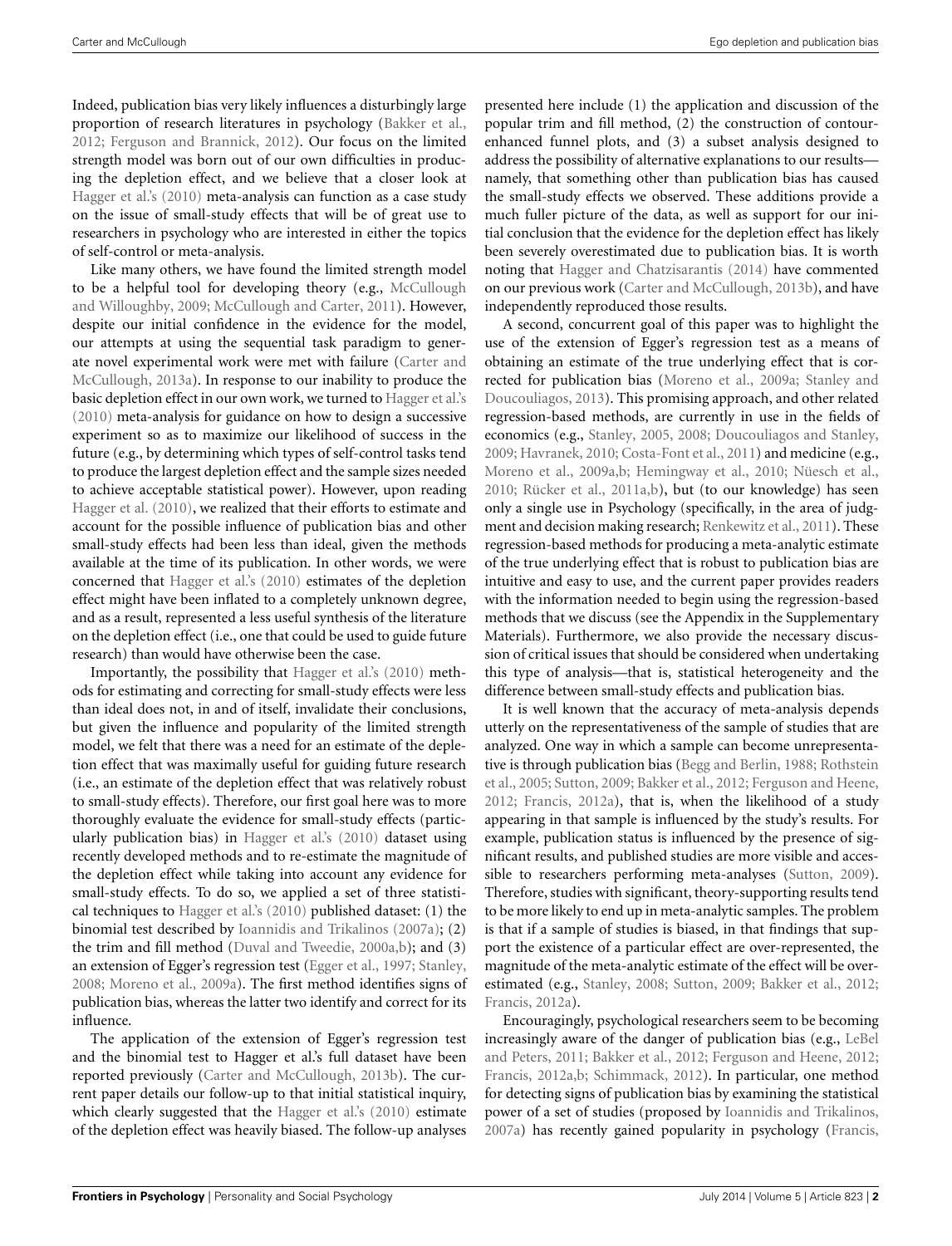[2012a](#page-9-24)[,b;](#page-9-26) [Schimmack](#page-9-27), [2012](#page-9-27); cf. [Simonsohn](#page-9-28), [2012](#page-9-28)). This powerbased method is founded on the idea that one can use the average statistical power of a set of studies as the likelihood that any single study in the set would reach statistical significance. Under that assumption, a binomial test can be used to examine whether the observed number of significant findings exceeds the number that would be expected given the average power of the entire set. Smaller *p*-values for this test indicate an excess of significant results, which suggests that null findings are underrepresented in the set, possibly due to publication bias. The average power for a set of studies can be calculated based on a meta-analytic estimate of the effect size, but it can also be calculated based on the effect size estimate given in each study [\(Schimmack, 2012\)](#page-9-27). A recent application of this method to 44 eligible papers published in one of the most prestigious journals (at least for psychologists who run experiments) between 2009 and 2012 revealed that 82% of those papers evinced fewer statistically non-significant results than would have been expected by chance, implying that publication bias might be extraordinarily common among the papers in this particular journal [\(Francis, 2014\)](#page-9-29).

In their review of meta-analyses published in top psychological journals between 2004 and 2009, [Ferguson and Brannick](#page-8-6) [\(2012\)](#page-8-6) reported that researchers in psychology have historically favored two other methods for approaching the problem of publication bias. The two most commonly used statistical methods designed specifically to deal with publication bias were the failsafe N (used in 22% of meta-analyses in Ferguson and Brannick's, 2012 sample) [and](#page-8-6) [the](#page-8-6) [trim](#page-8-6) [and](#page-8-6) [fill](#page-8-6) [\(used](#page-8-6) [in](#page-8-6) [24%](#page-8-6) [of](#page-8-6) Ferguson and Brannick's, [2012](#page-8-6) sample). Importantly, the failsafe N, of which there are several variations, is based on unrealistic assumptions, and has been widely criticized (e.g., Becker, 2005; [Ioannidis,](#page-9-30) [2008](#page-9-30); [Sutton, 2009](#page-10-0); [Ferguson and Heene, 2012\)](#page-9-23). Essentially, this method is designed to provide meta-analysts with license to ignore the issue of publication bias by estimating the number of studies with an average effect size of zero that would have to exist outside of the meta-analytic sample to bring the meta-analytic estimate to zero if they were included. If this number is sufficiently large, then the effect in question is considered to likely not be due entirely to publication bias. Though conceptually attractive, the failsafe N has been referred to as "nothing more than a crude guide" [\(Sutton](#page-10-0), [2009,](#page-10-0) p. 442), and its use is thought to have possibly led to complacency about publication bias [\(Sutton,](#page-10-0) [2009](#page-10-0)). It is fair to say that its use is generally not recommended (e.g., Becker, 2005; [Ioannidis, 2008](#page-9-30)). For our current purposes, it is important to note that [Hagger et al.'s](#page-9-4) [\(2010](#page-9-4)) use of a version of the failsafe N [\(Rosenberg](#page-9-31), [2005\)](#page-9-31) revealed that 50,445 unpublished experiments on the depletion effect with an average effect of zero would have to exist outside of their dataset to bring their estimate of  $d = 0.62$  down to zero. Based on this number, they concluded that "it was highly unlikely that sufficient studies with null effects would exist to reduce the ego-depletion effect to a trivial value" [\(Hagger et al.](#page-9-4), [2010,](#page-9-4) p. 508).

The trim and fill [\(Duval and Tweedie](#page-8-8), [2000a](#page-8-8)[,b](#page-8-9)), the other method [commonly used in psychological research \(](#page-8-6)Ferguson and Brannick, [2012\)](#page-8-6), represents a considerable improvement over the failsafe N. This method is based on how the relationship between effect size estimates and their standard errors in a set of studies

changes in the presence of publication bias (see [Bakker et al.](#page-8-5), [2012](#page-8-5) for a review of this topic). To understand this process, imagine a situation in which the effect in question is truly zero. Estimates of this effect from individual studies will vary around zero due to sampling error, providing both under- and overestimates of the true effect. Therefore, when a set of studies measuring this effect are plotted with the standard errors of effect size estimates on the vertical axis and the magnitude of those effect sizes on the horizontal axis (a so-called funnel plot; [Light and Pillemer,](#page-9-32) [1984](#page-9-32)), individual studies should scatter into a symmetrical funnel shape. The funnel shape results from the fact that the estimates with the highest precision (i.e., those with the smallest standard errors, and thus, the smallest confidence intervals) will cluster tightly around zero (the true effect), and less precise estimates will spread evenly and randomly to the right and left of zero as standard errors increase. Imagine further that, for this hypothetical null effect, there is a strong belief among researchers that the effect is positive and non-zero, so that both significant underestimates of the effect (i.e., the left side of the funnel) and accurate non-significant estimates of the effect (i.e., the center of the funnel around zero) are less likely to get published due to publication bias. If publication status influenced the likelihood of individual studies being included in the funnel plot in this manner, then the result would be a distortion of the funnel plot's symmetry because of the paucity of unpublished studies (which would tend to disproportionately make up the points around and to the left of zero). Due to the asymmetry in the funnel plot, a positive correlation between the magnitude of the effect sizes and their standard errors would emerge because more precise studies (i.e., those with smaller standard errors) will have estimates that are closer to zero (i.e., the true effect size).

The trim and fill estimates the number of missing studies in a dataset by "trimming" the funnel plot until it is symmetrical and then "filling" in both sides of the funnel in a way that maintains symmetry. Following the imputation ("filling in") of the missing effect sizes, the underlying effect size is re-estimated using standard meta-analytic methods. In simulation studies, the trim and fill has been shown to reduce the bias introduced into metaanalysis via publication bias; however, it apparently also tends to under-correct for publication bias, produce incorrect confidenc[e](#page-10-1) [intervals,](#page-10-1) [and](#page-10-1) [occasionally](#page-10-1) [generate](#page-10-1) [false](#page-10-1) [positives](#page-10-1) [\(](#page-10-1)Terrin et al., [2003;](#page-10-1) [Peters et al., 2007;](#page-9-33) [Moreno et al., 2009a](#page-9-11)). Based on these findings, some methodologists do not recommend its use [\(Moreno et al.](#page-9-11), [2009a](#page-9-11)).

Like the trim and fill, Egger's regression test is based on the funnel plot [\(Egger et al.](#page-8-10), [1997](#page-8-10); [Egger and Sterne](#page-8-15), [2005](#page-8-15)); however, unlike the trim and fill, this test does not assume that publication bias has led to funnel plot asymmetry. Instead, this method quantifies the relationship between effect size estimates and their standard errors, regardless of whether that relationship was produced by publication bias or some other small-study effect. One way that Egger's regression can be described is as a weighted least squares (WLS) regression model in which effect size is predicted by standard error (weighted by the inverse of standard error squared; see the Appendix in the Supplementary Materials). The significance of the coefficient associated with standard error (i.e., the slope coefficient,  $b_1$ ) in the regression model is interpreted as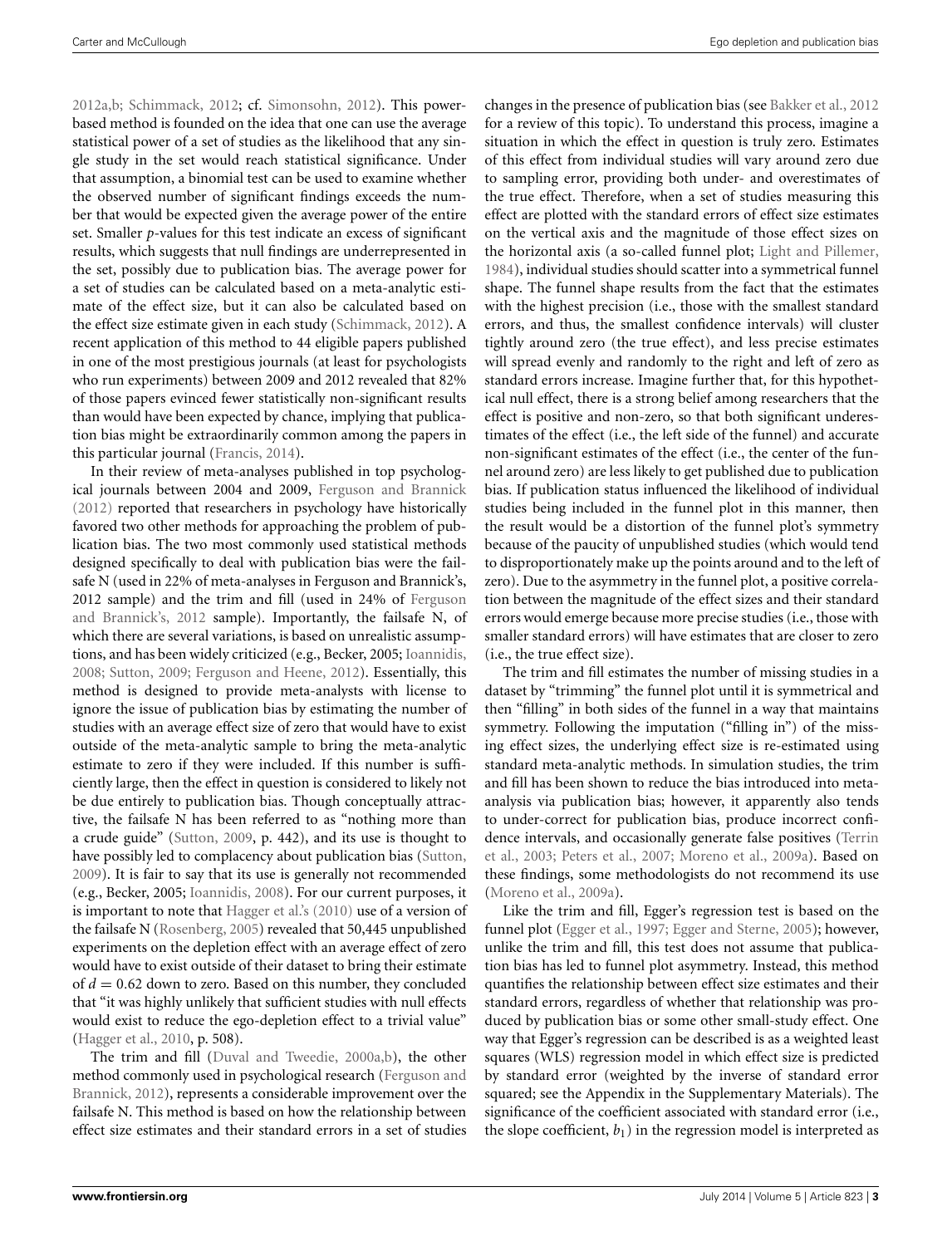a test of funnel plot asymmetry. Historically, only the slope coefficient of Egger's regression was interpreted; however, the use of this model has been expanded, apparently first by [Stanley](#page-9-14) [\(2005\)](#page-9-14), who interpreted the model's intercept  $(b_0)$  as an estimate of the underlying effect size when standard  $error = 0$ . In other words, one can extrapolate from the regression line to an estimate of the effect size for a hypothetical, perfectly precise study [\(Stanley, 2005\)](#page-9-14). Therefore, via a weighted least squares (WLS) regression model, one can both assess funnel plot asymmetry (the original Egger's regression test) and estimate an overall effect that is theoretically uninfluenced by publication bias. This model is sometimes referred to as a "precision-effect test" (PET; [Stanley, 2005\)](#page-9-14).

Other regression-based methods have also been proposed (for a review, see [Moreno et al., 2009a\)](#page-9-11). For example, simulation studies revealed that, although highly accurate when the true underlying effect was zero, PET tended to over-correct for publication bias, underestimating the true effect when it was non-zero [\(Stanley and Doucouliagos](#page-9-34), [2007\)](#page-9-34). In response to this result, [Stanley and Doucouliagos](#page-9-34) [\(2007](#page-9-34)) proposed that the variance (i.e., standard error squared) be used as a predictor instead of standard error (a method that is sometimes referred to as a "precisioneffect estimate with standard error," or PEESE). Because PET is more accurate when the true underlying effect is zero, and PEESE is more accu[rate when the true effect is non-zero,](#page-9-13) Stanley and Doucouliagos [\(2013\)](#page-9-13) further proposed the use of a conditional estimator (referred to as PET-PEESE): if one can reject the null hypothesis that  $b_0 = 0$  using PET, then  $b_0$  from PEESE should be used as the best estimate of the true effect. However, if one cannot reject the null hypothesis that  $b_0 = 0$  using PET, then  $b_0$  from PET should be used as the best estimate [see [Stanley and Doucouliagos](#page-9-13) [\(2013\)](#page-9-13) for a full treatment of the logic behind the conditional nature of PET-PEESE]. Simulation studies show that regressionbased methods provide highly accurate estimates of underlying effects [\(Stanley and Doucouliagos](#page-9-34), [2007](#page-9-34), [2013](#page-9-13); [Stanley](#page-9-10), [2008;](#page-9-10) [Moreno et al.](#page-9-11), [2009a;](#page-9-11) [Stanley et al., 2010;](#page-9-35) [Rücker et al., 2011a](#page-9-19)[,b\)](#page-9-20). Furthermore, these approaches outperform other methods, particularly the trim and fill, which, as mentioned above, tends to und[er-correct for publication bias](#page-9-19) [\(Moreno et al.](#page-9-11)[,](#page-9-19) [2009a](#page-9-11)[;](#page-9-19) Rücker et al., [2011a\)](#page-9-19).

In addition to the numerous favorable simulation studies, there exists one particularly impressive application of regressionbased methods to correct for the influence of publication bias on a meta-analytic estimate. [Turner et al.](#page-10-2) [\(2008](#page-10-2)) published a report in which they compared the results from the 74 phase II and phase III trials of antidepressants registered with the US Food and Drug Administration (FDA) to the results of the set of 50 of those same studies that were eventually published in peer-reviewed journals. Whether a given study was eventually published was related to the outcome of the study (i.e., publication bias): of those trials whose results were eventually published, 94% yielded positive results, whereas only 51% of the full set of FDA-registered trials yielded positive results. [Turner et al.](#page-10-2) [\(2008](#page-10-2)) reported that the meta-analytic estimate of the underlying effect (given as Hedges's *g*, an unbiased form of Cohen's *d*) derived from the set of FDA-registered trials was  $g = 0.31$ . [Turner et al.](#page-10-2) [\(2008](#page-10-2)) also meta-analyzed only the set of those studies that had been published and found that the estimate of the underlying effect was

larger,  $g = 0.41$ . When PET-PEESE was applied to the published dataset,  $b_0 = 0.19$  from PET, but the null hypothesis that  $b_0 = 0$ was rejected (i.e., there was evidence of a true underlying effect). Therefore,  $b_0$  from PEESE was calculated, as previous simulations had shown that it would provide the most accurate estimate of the underlying effect [\(Stanley and Doucouliagos](#page-9-34), [2007,](#page-9-34) [2013](#page-9-13); [Moreno et al., 2009a](#page-9-11)). In this case,  $b_0$  from PEESE was  $b_0 = 0.29$ . Obviously, this latter estimate of the effect size is only trivially different from the estimate of  $g = 0.31$  that resulted from the metaanalysis of the full, unbiased set of studies [\(Moreno et al., 2009b](#page-9-16); [Stanley and Doucouliagos](#page-9-13), [2013](#page-9-13)). Thus, the use of PET-PEESE appears to be an excellent option for approximating an unbiased effect in the face of publication bias. Importantly, both PET and PEESE can be run using any statistical software that supports regression (see the Appendix in the Supplementary Materials).

Two clarifications regarding the validity of regression-based methods are necessary. First, as mentioned, regression-based methods do not specifically assume that publication bias has caused funnel plot asymmetry, but rather, model "small-study effects" [\(Rücker et al., 2011a](#page-9-19)[,b\)](#page-9-20). The term small-study effects refers to a collection of (usually unknown) influences that cause smaller studies to provide systematically different effect size estimates than those provided by larger studies. For example, if some dependent measures require more resources to collect *and* yield larger effect size estimates, then funnel plot asymmetry will result because studies using these measures will have both smaller sample sizes and larger effect size estimates than studies that do not use these measures. Publication bias is another example of a small-study effect, since, as described above, it results in smaller studies providing larger estimates of the underlying effect than larger studies. It is critical to keep this point in mind when interpreting the results of methods based on funnel plot asymmetry: a correlation between effect size and sample size (or standard error) is not necessarily due to publication bias, and it is the meta-analyst's responsibility to explore other possible explanations [\(Moreno et al., 2009a;](#page-9-11) [Rücker et al., 2011a\)](#page-9-19).

Although caution is clearly necessary when interpreting coefficients from regression-based methods, one should not make the mistake of thinking that the coefficients provided by these models are meaningless outside of clear-cut cases of publication bias. Depending on the type of small-study effects, the most useful information provided by a meta-analysis might be an estimate of the true underlying effect that statistically controls for the influence of small-study effects (publication bias or otherwise), and this is exactly what regression-based methods provide. Note that the same cannot be said for the trim and fill, since the trim and fill corrects the estimate of the underlying effect by imputing studies that would be missing in the presence of publication bias, and then adding them to the existing meta-analytic sample—that is, the logic underlying the trim and fill is specific to publication bias, whereas the logic underlying regression-based methods is more general. Thus, at least in principle, the corrected estimate provided by the trim and fill is less useful than that provided by regression-based methods.

The second important clarification about the validity of regression-based methods regards their performance in the presence of between-study heterogeneity (i.e., variation in the effect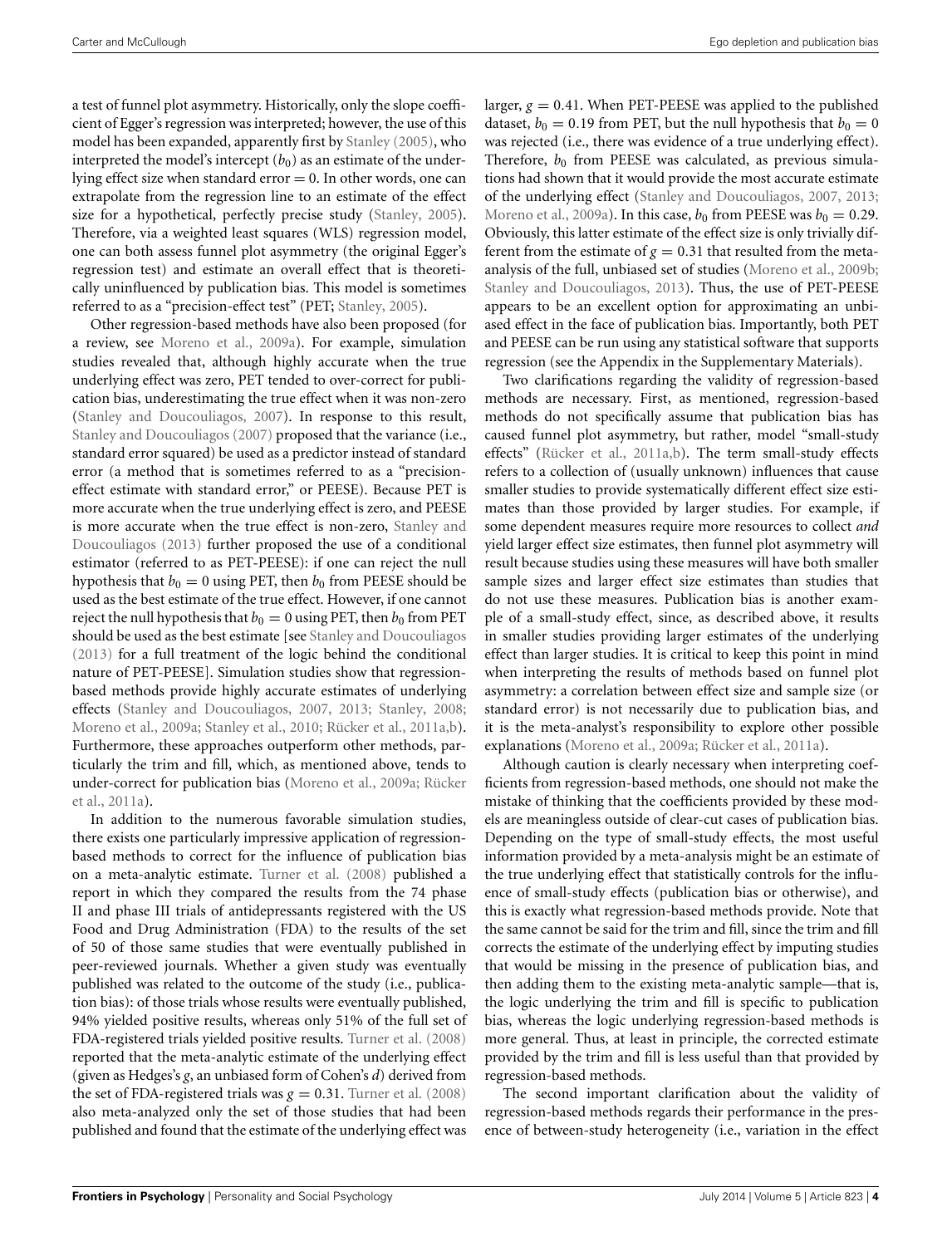size estimates provided by the individual studies). There are multiple forms of between-study heterogeneity, but the most important one for the present discussion is statistical heterogeneity [\(Higgins and Thompson](#page-9-36), [2002\)](#page-9-36). Statistical heterogeneity is defined as variation between effect size estimates from individual studies in a meta-analytic sample that is due to some source other than random sampling variance—that is, statistical heterogeneity implies systematic, meaningful differences in individual estimates of underlying effects. Estimates of statistical heterogeneity in a meta-analytic sample may indicate that the studies in the sample are not measuring the same underlying effect in the population, and use of the methods described above in the presence of statistical heterogeneity is controversial (e.g., [Ioannidis and Trikalinos,](#page-9-37) [2007b](#page-9-37); [Ioannidis, 2008;](#page-9-30) [Sterne et al.](#page-9-38), [2011](#page-9-38)). However, it is important to realize that small-study effects, including publication bias, may be the cause of statistical heterogeneity in some samples [\(Rücker et al.](#page-9-19), [2011a\)](#page-9-19), so it is not appropriate to recommend that these methods never be applied to meta-analytic samples that show signs of statistical heterogeneity. Nonetheless, simulation studies have routinely shown that the performance of the trim and fill suffers in the presence of moderate to large amounts of statistical heterogeneity [\(Terrin et al.](#page-10-1), [2003](#page-10-1); [Peters et al.](#page-9-33), [2007;](#page-9-33) [Moreno et al., 2009a\)](#page-9-11), and that performance of regression-based methods suffers as well, albeit less so (e.g., [Moreno et al.](#page-9-11), [2009a;](#page-9-11) [Stanley and Doucouliagos, 2013\)](#page-9-13). In the face of large amounts of statistical heterogeneity [e.g., an *I*<sup>2</sup> statistic of 50% or more, which indicates that half or more of the observed between-study variability is d[ue](#page-9-36) [to](#page-9-36) [sources](#page-9-36) [other](#page-9-36) [than](#page-9-36) [sampling](#page-9-36) [error](#page-9-36) [\(](#page-9-36)Higgins and Thompson, [2002\)](#page-9-36)], it has been recommended that inference from methods based on funnel plot asymmetry be undertaken with caution [\(Sterne et al., 2011\)](#page-9-38). Additionally, it has also been recommended that these methods not be applied to meta-analytic samples that include fewer than 10 studies [\(Sterne et al., 2011\)](#page-9-38).

The regression-based methods discussed above, although promising, have not yet gained popularity in psychological science. As mentioned above, one of our goals here was to highlight the advantages of regression-based methods for assessing and correcting for small-study effects, in the hopes of encouraging researchers in psychology to begin applying and studying these techniques. A simultaneous goal was to provide a case study of the application of this technique, as well as other popular methods, that would be of interest to large number of researchers. We believe that [Hagger et al.'s](#page-9-4) [\(2010\)](#page-9-4) work on the depletion effect is a good candidate for such a case study for two reasons. First, [Hagger et al.'s](#page-9-4) [\(2010](#page-9-4)) meta-analysis seems to exemplify the types of meta-analyses that are currently conducted in the psychological literature [\(Ferguson and Brannick](#page-8-6), [2012](#page-8-6)). Second, the undeniable popularity of the limited strength model marks [Hagger et al.'s](#page-9-4) [\(2010](#page-9-4)) dataset as particularly useful to a large number of researchers, and an accurate estimate of the depletion effect that is robust to small-study effects would likely be of great interest to researchers attempting to design future experiments (e.g., enabling them to estimate the effect size they should assume when calculating target sample sizes so that adequate statistical power is realized). To this end, we have applied PET-PEESE, along with the trim and fill and the binomial test, to [Hagger et al.'s](#page-9-4) [\(2010\)](#page-9-4) previously published meta-analysis on the depletion effect. We also

demonstrate one possible way of handling significant statistical heterogeneity and the ruling out of possible small-study effects beyond publication bias.

# **MATERIALS AND METHODS**

All analyses were conducted using R [\(R Development Core Team,](#page-9-39) [2011](#page-9-39)); see the data sheet in the Supplementary Materials for data and scripts. Data were obtained from Martin Hagger, and further uses of these data should be acknowledged as such [\(Hagger et al.,](#page-9-4) [2010](#page-9-4)).

## **PRIMARY ANALYSES**

<span id="page-4-0"></span>Martin Hagger kindly provided us with the coded effect sizes<sup>1</sup> for each experiment and the *n*s for the depletion and control groups. First, we re-estimated the standard fixed-effect and random-effects meta-analysis models. Second, the meta-analytic sample was evaluated for an excess of statistically significant findings [\(Ioannidis and Trikalinos](#page-9-9), [2007a](#page-9-9)): we conducted the binomial test with power calculations based on both the fixedeffect and random-effects estimates of the underlying effect, as well as the estimates of the depletion effect provided by the individual experiments. Third, we applied the trim and fill method (to both the fixed-effect and random-effects models) and PET-PEESE.

### *Secondary analyses: addressing heterogeneity and alternative [explanations](#page-9-4)*

Hagger et al. [\(2010\)](#page-9-4) explored significant statistical heterogeneity in their dataset by investigating whether the overall depletion effect varied by several experiment characteristics (e.g., the types of tasks used to induce or measure the depletion effect). To do so, [Hagger et al.](#page-9-4) [\(2010\)](#page-9-4) divided their dataset into subsamples of experiments that shared these characteristics and meta-analyzed the resulting subsamples separately. The results from this analysis sugge[sted that few experiment characteristics moderated](#page-9-4) Hagger et al.'s [\(2010](#page-9-4)) estimate of the depletion effect (i.e., the magnitude of the effect changed little across subsamples). We used the subsamples created by [Hagger et al.'s](#page-9-4) [\(2010\)](#page-9-4) examination of moderating influences as a means of addressing the issues of statistical heterogeneity and small-study effects: first, because significant statistical heterogeneity in a meta-analytic sample can hamper the methods we used, as discussed above, it was prudent to apply them to more homogeneous subsamples. Second, funnel plot asymmetry can result from publication bias, but also from other small-study effects, so applying our methods to subsets of [Hagger et al.'s](#page-9-4) [\(2010\)](#page-9-4) dataset that possibly account for any positive correlation between standard error and effect size would help us to rule out possible alternative explanations. In other words, if small-study effects were the result of a particular experiment characteristic, rather than publication bias, analyzing the subsamples associated with that characteristic should reveal the source of funnel plot asymmetry. Therefore, we examined the sets of

<sup>&</sup>lt;sup>1</sup>Hagger et al. [\(2010\)](#page-9-4) modified three "outlier" effect sizes, which potentially obscured funnel plot asymmetry. Therefore, we used the original effect sizes. Using [Hagger et al.'s](#page-9-4) [\(2010\)](#page-9-4) transformed values leaves the results we report here essentially unchanged.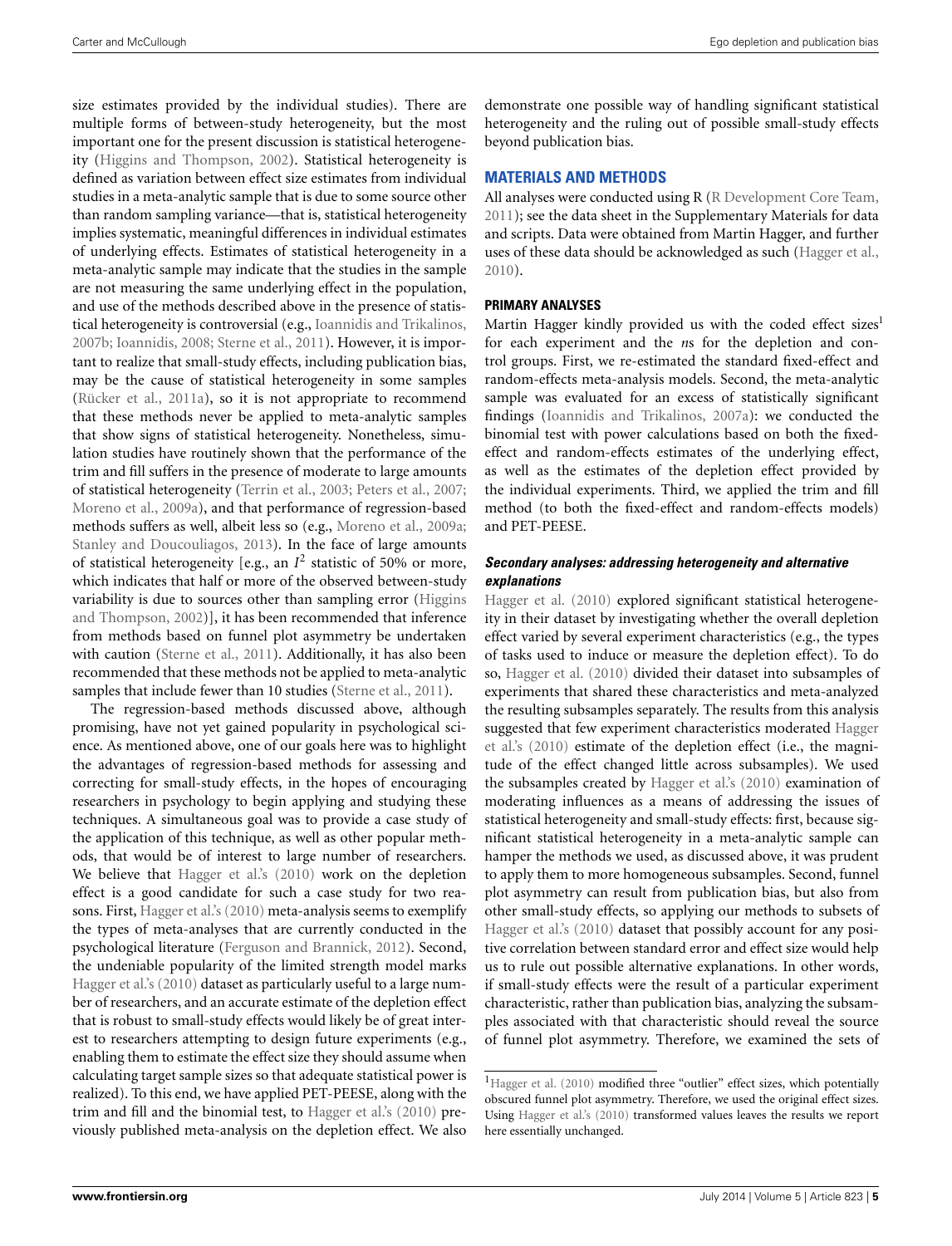subsamples created by [Hagger et al.'s](#page-9-4) [\(2010](#page-9-4)) moderator analyses for experiment characteristics that appeared to both (1) account for statistical heterogeneity and (2) create correlations between sample size and effect size (i.e., represent potential small-study effects) across experiments.

For two reasons, the best candidate moderator variable seemed to be [Hagger et al.'s](#page-9-4) [\(2010](#page-9-4)) categorization of experiments by the "sphere of self-control" tapped by the second task. First, three of the four subsamples created by dividing up the total sample on the basis of this categorization scheme showed nonsignificant statistical heterogeneity. Second, one subsample, the "choice and volition" subsample, had the highest average sample size ( $n = 162.5$  per experiment) and the lowest meta-analytic effect size estimate  $(d = 0.22)$  of all subsamples created in the moderator analysis—that is, the sphere of self-control tapped by methods used in individual experiments may have represented a study-specific characteristic that systematically created a positive correlation between standard error and effect size that could be mistaken as evidence for publication bias. Thus, we anticipated that applying our analyses to these subsamples would allow us to derive estimates from samples devoid of statistical heterogeneity, as well as to examine a possible alternative explanation to publication bias—specifically, that funnel plot asymmetry was caused by the fact that the choice and volition subsample produced both larger samples and smaller effect size estimates. Spheres were defined by [Hagger et al.](#page-9-4) [\(2010](#page-9-4)) as "Controlling impulses" (e.g., tasks that required participants to resist temptation or override habits;  $k = 104$ ), "Cognitive processing" (e.g., tasks that required the maintenance of a high level of cognitive effort;  $k = 47$ ), "Choice and volition" (tasks that required participants to actively make choices;  $k = 8$ ), and "Social processing" (tasks that required participants to respond appropriately in social contexts;  $k = 33$ ). We applied the methods described above to each of these four subsamples<sup>2</sup>.

Fi[nally, we created contour-enhanced funnel plots \(](#page-9-40)Peters et al., [2008\)](#page-9-40) for the total sample and the four subsamples. Contour-enhanced funnel plots are funnel plots in which the area of statistical non-significance is highlighted. When funnel plot asymmetry is due to studies missing primarily from the area of non-significance, one's confidence that asymmetry is due to publication bias, rather than other small-study effects, should increase [\(Peters et al.](#page-9-40), [2008\)](#page-9-40).

# **RESULTS**

The fixed-effect and random-effects meta-analysis models (**[Table 1](#page-5-1)**), the two versions of the binomial test (**[Table 1](#page-5-1)**), the trim and fill (**[Table 2](#page-6-0)**), and PET-PEESE (**[Table 3](#page-6-1)**) were applied to the overall sample and to each subsample of effect sizes. (Note that the results for the binomial test and PET-PEESE applied to the full sample—in which outliers were modified, per [Hagger et al.](#page-9-4) [\(2010\)](#page-9-4)—appear in [Carter and McCullough](#page-8-11) [\(2013b\)](#page-8-11). All other analyses reported here, including all analyses involving the four "spheres of self-control" subsamples, are unique to this article). Contour-enhanced funnel plots (also unique to this article) are displayed in **[Figure 1](#page-6-2)**. As recommended, the binomial test was conducted as a one-tailed test [\(Ioannidis and Trikalinos, 2007a\)](#page-9-9), and  $p < 0.10$  was used as the cutoff for tests of funnel plot asymmetry [\(Egger et al., 1997\)](#page-8-10).

First, in all but the choice and volition subsample, binomial tests indicated that the observed number of significant findings exceeded the expected number (**[Table 1](#page-5-1)**). Moreover, it is clear that average power is lower than the recommended 0.80 in all cases, ranging from 0.31 to 0.69.

Second, the trim and fill method required that each sample be increased by 25–39% to achieve funnel plot symmetry (**[Table 2](#page-6-0)**), and in all but the choice and volition subsample, the estimate of the overall effect was reduced by 15–26% as a result of the trim and fill procedure. Examination of the contour-enhanced funnel plots (**[Figure 1](#page-6-2)**) suggests that asymmetry is mainly due to a lack of data points in the area of statistical non-significance (except for the choice and volition subsample).

Third, according to the coefficients in the regression models, all samples showed clear evidence for funnel plot asymmetry.

| <b>Sample</b> | Standard meta-analysis models |                           |                                 | Statistical power and p-values for the binomial tests |                          |                  |                  |
|---------------|-------------------------------|---------------------------|---------------------------------|-------------------------------------------------------|--------------------------|------------------|------------------|
|               | <b>FE: Overall effect</b>     | <b>RE: Overall effect</b> | Heterogeneity:<br>$Q$ and $I^2$ | k with<br>p < 0.05                                    | Pow <sub>ind</sub> $(p)$ | Power(p)         | $Power_{RF}(p)$  |
| Full          | $0.62$ $(0.58, 0.66)$         | 0.68(0.63, 0.74)          | 320.68; 38.6%                   | 151                                                   | $0.63(5.63e-05)$         | $0.55(3.72e-10)$ | $0.62(8.32e-06)$ |
| <b>CI</b>     | 0.71(0.65, 0.77)              | 0.75(0.67, 0.83)          | 167.83; 38.6%                   | 79                                                    | 0.65(0.012)              | 0.62(0.001)      | 0.66(0.015)      |
| CP            | 0.60(0.52, 0.68)              | <b>NA</b>                 | 43.03; 0%                       | 34                                                    | 0.58(0.032)              | 0.54(0.009)      | <b>NA</b>        |
| CV            | 0.24(0.13, 0.35)              | <b>NA</b>                 | 4.52; 0%                        | 3                                                     | 0.38(0.65)               | 0.31(0.47)       | <b>NA</b>        |
| <b>SP</b>     | 0.69(0.60, 0.78)              | <b>NA</b>                 | 29.11:0%                        | 32                                                    | $0.69(8.19e-05)$         | $0.67(2.53e-05)$ | <b>NA</b>        |

<span id="page-5-1"></span>

|  | Table 1 Standard meta-analysis models and p-values for the binomial tests. |  |  |  |
|--|----------------------------------------------------------------------------|--|--|--|
|--|----------------------------------------------------------------------------|--|--|--|

*Full* = *the full sample; CI* = *controlling impulses subsample; CP* = *cognitive processing subsample; CV* = *choice and volition subsample; SP* = *social processing subsample; FE* = *fixed-effect; RE* = *Random-effects. All p-values for overall effects and for the Q statistics, with the exception of for the CP, CV, and SP subsamples, were less than 0.001. Numbers given in parentheses are the lower and upper limits of the 95% confidence intervals. For each binomial test, average power was calculated from three possible sources: Pow<sub>ind</sub> = power based on the effect sizes reported within individual experiments; Pow<sub>FF</sub> = power based on the fixed-effect meta-analysis estimate of the overall effect size; PowRE* = *power based on the random-effects meta-analysis estimate of the overall effect size.*

<span id="page-5-0"></span> $^2\mathrm{Six}$  of the 198 experiments could not be assigned to any of the four "sphere of self-control" categories. Therefore, following [Hagger et al.](#page-9-4) [\(2010](#page-9-4)), we omitted these experiments from any subsample analyses (i.e., the subsample analyses are conducted on only 192 of the 198 experiments).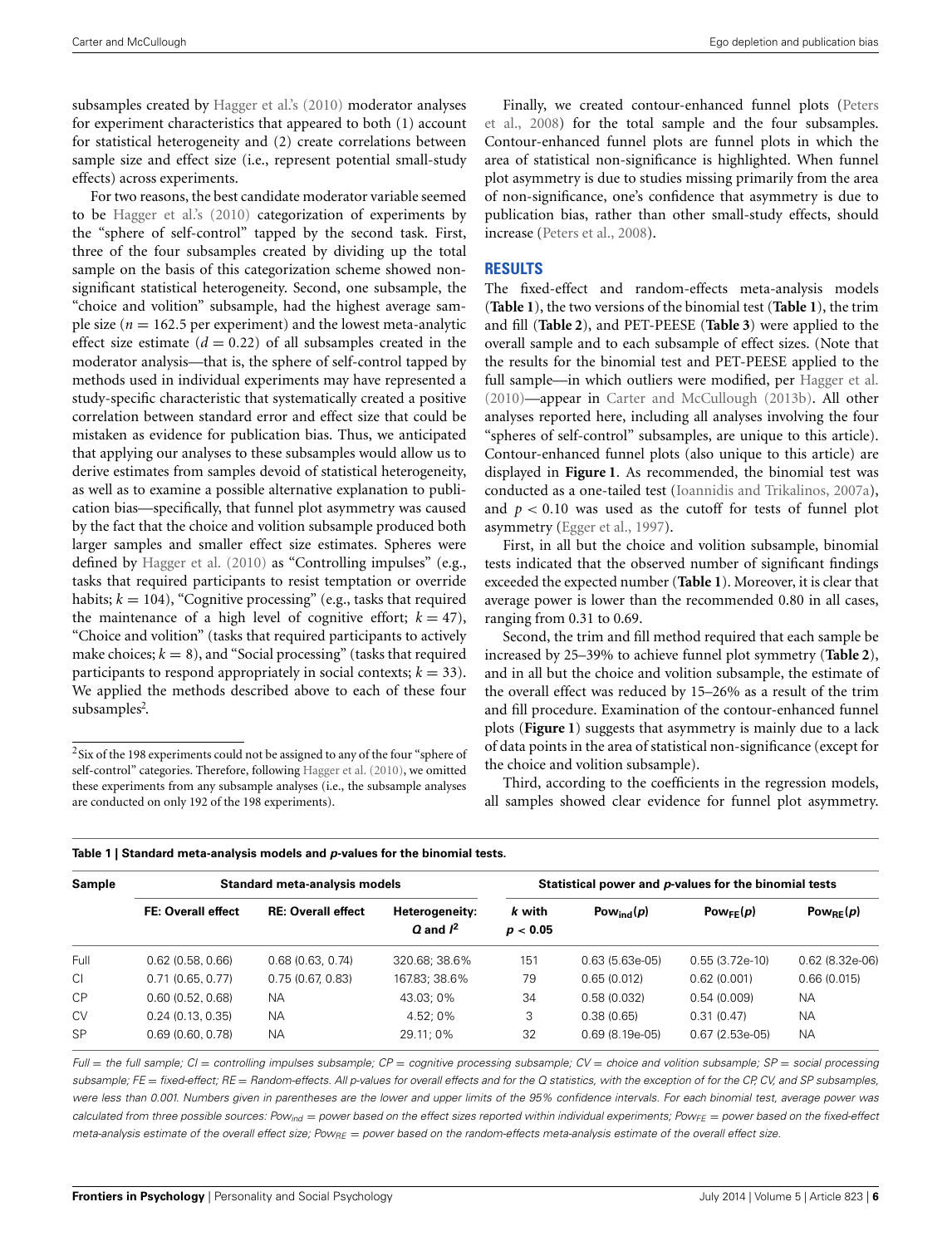#### <span id="page-6-0"></span>**Table 2 | Results from the trim and fill.**

| <b>Sample</b> | Trim and fill    |                           |                           |  |  |  |
|---------------|------------------|---------------------------|---------------------------|--|--|--|
|               | "Filled" studies | <b>FE: Overall effect</b> | <b>RE: Overall effect</b> |  |  |  |
| Full          | 73               | 0.48(0.44, 0.51)          | 0.50(0.44, 0.56)          |  |  |  |
| <sub>CI</sub> | 36               | 0.55(0.50, 0.60)          | 0.56(0.48, 0.65)          |  |  |  |
| CP            | 12               | 0.51(0.44, 0.56)          | $0.51$ $(0.43, 0.60)$     |  |  |  |
| <b>CV</b>     | 2                | 0.22(0.11, 0.33)          | $0.22$ $(0.11, 0.33)$     |  |  |  |
| <b>SP</b>     | 13               | 0.56(0.48, 0.64)          | 0.57(0.46, 0.67)          |  |  |  |

 $*^{**}p$  < 0.001;  $*^{*}p$  < 0.01;  $*^{*}p$  < 0.05;  $^{\dagger}p$  < 0.10. Full = the full sample; CI = con*trolling impulses subsample; CP* = *cognitive processing subsample; CV* = *choice and volition subsample; SP* = *social processing subsample; FE* = *fixed-effect; RE* = *Random-effects. All overall effects are significant, p < 0.001. Numbers given in parentheses are the lower and upper limits of the 95% confidence intervals.*

#### <span id="page-6-1"></span>**Table 3 | Results from PET-PEESE.**

| <b>Sample</b> | PET                       | <b>PEESE</b> |                  |           |
|---------------|---------------------------|--------------|------------------|-----------|
|               | $b_0$                     | b1           | $b_0$            | b1        |
| Full          | $-0.10$ ( $-0.23$ , 0.02) | $2.72***$    | 0.25(0.18, 0.32) | $4.74***$ |
| CI.           | $-0.24$ ( $-0.50$ , 0.02) | $3.19***$    | 0.26(0.13, 0.40) | $4.76***$ |
| СP            | $0.02$ (-0.35, 0.39)      | $2.08^+$     | 0.33(0.14, 0.51) | $3.37**$  |
| CV            | $0.06 (-0.14, 0.27)$      | $1.25**$     | 0.16(0.06, 0.26) | $3.48*$   |
| <b>SP</b>     | $0.18 (-0.10, 0.47)$      | $1.94***$    | 0.45(0.30, 0.60) | $3.32***$ |

*\*\*\*p <sup>&</sup>lt; 0.001; \*\*p <sup>&</sup>lt; 0.01; \*p <sup>&</sup>lt; 0.05; †p <sup>&</sup>lt; 0.10. Full* <sup>=</sup> *the full sample; CI* <sup>=</sup> *controlling impulses subsample; CP* = *cognitive processing subsample; CV* = *choice and volition subsample; SP* = *social processing subsample. For PET and PEESE,*  $b_0 =$  *the intercept (i.e., the corrected estimate of the overall effect),*  $b_1$  = the coefficient for standard error or variance (i.e., the test for funnel plot *asymmetry). Numbers given in parentheses are the lower and upper limits of the 95% confidence intervals.*

Most notably, results from applying PET-PEESE clearly suggest that the true underlying effect for the overall sample and each of the subsamples is not distinguishable from zero (**[Table 3](#page-6-1)**): in each case,  $b_0$  was not statistically significant for PET, suggesting that  $b_0$  from PEESE will be an overestimate of the true effect and that the least biased estimate is given by  $b_0$  from the PET models [the mathematical explanation for this conditional approach is described by [Stanley and Doucouliagos](#page-9-13) [\(2013\)](#page-9-13), and their accompanying simulation experiments further support its use]. Note that results from PET-PEESE for the choice and volition subsample should be treated with caution, however, since it is made up of fewer than 10 experiments [\(Sterne et al.](#page-9-38), [2011](#page-9-38)).

#### **DISCUSSION**

Our findings suggest that the published literature on the depletion effect is clearly influenced by small-study effects, and as a result, overestimates the strength of the phenomenon. Furthermore, it would appear that this overestimation is likely due to publication bias, rather than some other small-study effect: the results from the binomial tests and visual inspection of the contour-enhanced funnel plots suggests that asymmetry is due to a conspicuous lack of statistically non-significant findings, and our subsample





<span id="page-6-2"></span>analysis suggests that controlling for the most likely source of small-study effects (i.e., between-study differences in the methods used to measure dependent variables) does not eliminate funnel plot asymmetry. The application of a regression-based method (i.e., PET-PEESE), which was designed to correct for small-study effects, including publication bias, and which current evidence suggests provides the most unbiased estimate of the true underlying effect (e.g., [Stanley](#page-9-10), [2008](#page-9-10); [Moreno et al.](#page-9-11), [2009a](#page-9-11); [Rücker et al.,](#page-9-19) [2011a;](#page-9-19) [Stanley and Doucouliagos](#page-9-13), [2013](#page-9-13)), indicates that the depletion effect is not distinguishable from zero. Put succinctly—and counter to our own personal intuitions about how human psychology works—after controlling for the influence of small-study effects, our results do not support the claim that the depletion effect is meaningfully different from zero.

One limitation to our analysis is that we addressed the potential overestimation of the depletion effect purely via statistical techniques rather than by trying to incorporate relevant unpublished results. Although important, this limitation must be qualified by two points. First, although conscientious efforts at retrieval of unpublished work are worthwhile, such efforts alone do not obviate concern about overestimation due to publication bias because there are serious barriers to collecting the results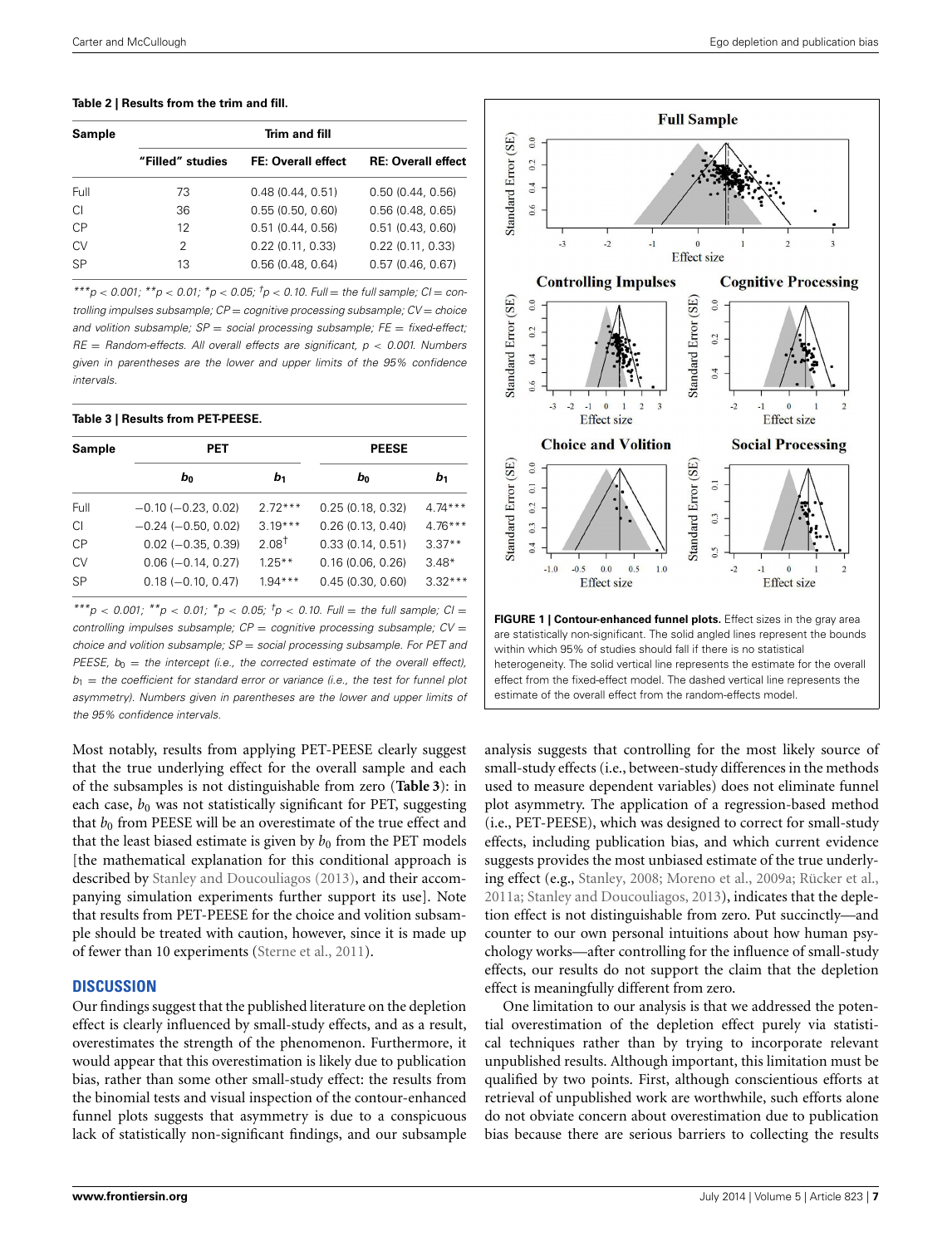of unpublished studies. For example, many null findings are not only unpublished, but also lack any form of written documentation, and thus, are very difficult to track down. One apparent consequence of these barriers is that the successful collection of a sample of unpublished studies that is unbiased (i.e., a sample that is representative of all unpublished studies) is quite rare, so the inclusion of unpublished studies may introduce additional unknown forms of bias [\(Ferguson and Brannick, 2012](#page-8-6)).

Second, it may actually be impossible to collect certain null findings because these findings have been transformed into positive findings through statistical adjustments or the exercise of undisclosed "researcher degrees of freedom" [\(Simmons et al.](#page-9-41), [2011](#page-9-41)) that inflate the chances that results will reach statistical significance. Examples of such practices include excluding outliers *post-hoc*, using multiple outcome measures and only reporting results for ones that reached statistical significance, and optional stopping—that is, halting data collection to test for significance and resuming data collection if significance is not found. A recent survey of researchers in psychology suggests that these practices are frequent—for excluding data *post-hoc*, failing to report all dependent measures, and optional stopping, the estimated prevalence was 62%, 78%, and 72%, respectively—so the bias they introduce is a concern for all literatures in psychology [\(John et al.](#page-9-42), [2012](#page-9-42)). If the exaggeration of evidence for an effect is due to the use of undisclosed researcher degrees of freedom, even a complete collection of unpublished results cannot obviate this influence because *null results will have been turned into statistically significant results* [\(Ferguson and Heene, 2012\)](#page-9-23). To be clear, we have no reason to believe—and in fact, we do not believe—that this problem is more characteristic of the literature on the limited strength model than it might be of other literatures in psychology.

Importantly, taking advantage of researcher degrees of freedom seems to inflate funnel plot asymmetry: [Bakker et al.](#page-8-5) [\(2012](#page-8-5)) simulated a literature in which the true effect was  $d = 0$ , and the production of "observed" experiments—that is, those that made it into the simulated meta-analyses—was influenced by publication bias. For these simulated data, the meta-analytic estimate of the true effect was  $d = 0.35$ , and the funnel plot was significantly asymmetric (the standardized asymmetry coefficient for Egger's regression test, which is analogous to  $b_1$  in PET, was 3.96,  $p < 0.001$ ). When the use of researcher degrees of freedom was added to the simulation, the meta-analytic estimate was further inflated to  $d = 0.48$ , and the coefficient for Egger's regression increased to 6.07,  $p < 0.001$ . These results demonstrate that use of researcher degrees of freedom is, like publication bias, an example of a small-study effect (i.e., one way in which a correlation between effect sizes and standard errors might arise in a meta-analytic sample). Since the interaction of researcher degrees of freedom and publication bias creates an increase in funnel plot asymmetry, regression-based methods can be argued to produce an estimate of the underlying effect that is robust to both publication bias *and* the use of researcher degrees of freedom, whereas attempts at collecting unpublished data cannot account for the influence of the use of researcher degrees of freedom. To our knowledge, the use of regression-based methods to correct for the influence of the use of researcher degrees of freedom has yet to be formally assessed; <span id="page-7-0"></span>however, it would seem to be a promising avenue for future work<sup>3</sup>.

We do not wish to imply that thorough attempts at collecting unpublished data are worthless (in fact, we are currently engaged in an effort to collect unpublished tests of the depletion effect in hopes of updating Hagger et al.'s conclusions in a manner that takes into account both published and unpublished results), but the ever-present specter of publication bias, as well as the apparently widespread use of researcher degrees of freedom [\(John et al.](#page-9-42), [2012](#page-9-42)), therefore means that statistical techniques such as the ones we employed here will continue to be essential to any endeavor to meta-analytically evaluate the evidence for any effect.

Based on responses from reviewers of previous drafts of this paper, as well as a commentary by [Hagger and Chatzisarantis](#page-9-12) [\(2014\)](#page-9-12) on our related work [\(Carter and McCullough](#page-8-11), [2013b](#page-8-11)), we would like to anticipate and respond to some potential objections to our analyses and conclusions. First, some might argue that our claim that [Hagger et al.](#page-9-4) [\(2010\)](#page-9-4) have likely overestimated the magnitude of the depletion effect is unimportant because research in all areas of science is biased. Although we agree that bias is likely rampant, we hold that if it is worthwhile to conduct a meta-analysis on a topic, it is worthwhile to provide the most accurate estimate of the underlying effect as possible. We think there are good reasons to believe that the estimates we provide here [are more accurate than those initially provided by](#page-9-4) Hagger et al. [\(2010](#page-9-4)).

Second, our argument that the depletion effect is indistinguishable from zero implies that a large number of experiments that have produced null or negative (i.e., performing self-control improves subsequent self-control) findings have been conducted but not reported. As mentioned, it is likely that some (perhaps many) null or negative results have been converted to positive findings via the use of researcher degrees of freedom, though [Hagger and Chatzisarantis](#page-9-12) [\(2014](#page-9-12)) are skeptical that publication bias and the undisclosed exercise of researcher degrees of freedom could be as widespread in the ego depletion literature as what

<sup>&</sup>lt;sup>3</sup>A method based on the *p*-curve technique [\(Simonsohn et al.](#page-9-43), [2014a](#page-9-43)) is currently being developed for providing an estimate of the underlying effect that is robust to publication bias and the undisclosed use of researcher degrees of freedom. The *p*-curve method assumes that publication bias and the use of researcher degrees of freedom (also called "*p*-hacking") result in *p*-values that are disproportionately close to the  $p < 0.05$  criterion (e.g., more *p*-values within the interval of  $0.04 < p < 0.05$  than other intervals). This method is thoroughly discussed in a working paper by [Simonsohn et al.](#page-9-44) [\(2014b\)](#page-9-44). One point relevant to the depletion effect is that caution is required when using the *p*-curve technique on a literature that includes tests of attenuated interaction hypotheses (i.e., situations in which the effect of interest is thought to be reduced or eliminated at one level of a moderator, but not at another level; [Simonsohn et al.](#page-9-44), [2014b\)](#page-9-44). Many effect sizes in the [Hagger et al.](#page-9-4) [\(2010\)](#page-9-4) dataset were taken from the unattenuated simple effects of such interactions, and are ineligible for use with the *p*-curve method. These effects violate the core assumption of the *p*-curve analysis because publication bias and the use of researcher degrees of freedom are assumed to focus on making the *p*-value for the interaction effect just significant enough, which in turn requires the *p*value for the unattenuated simple effect to be even smaller. Importantly, there is no explicit reason that these same effects would be inappropriately modeled by PET-PEESE, although it is not known whether their presence affects the accuracy of the estimates in any way.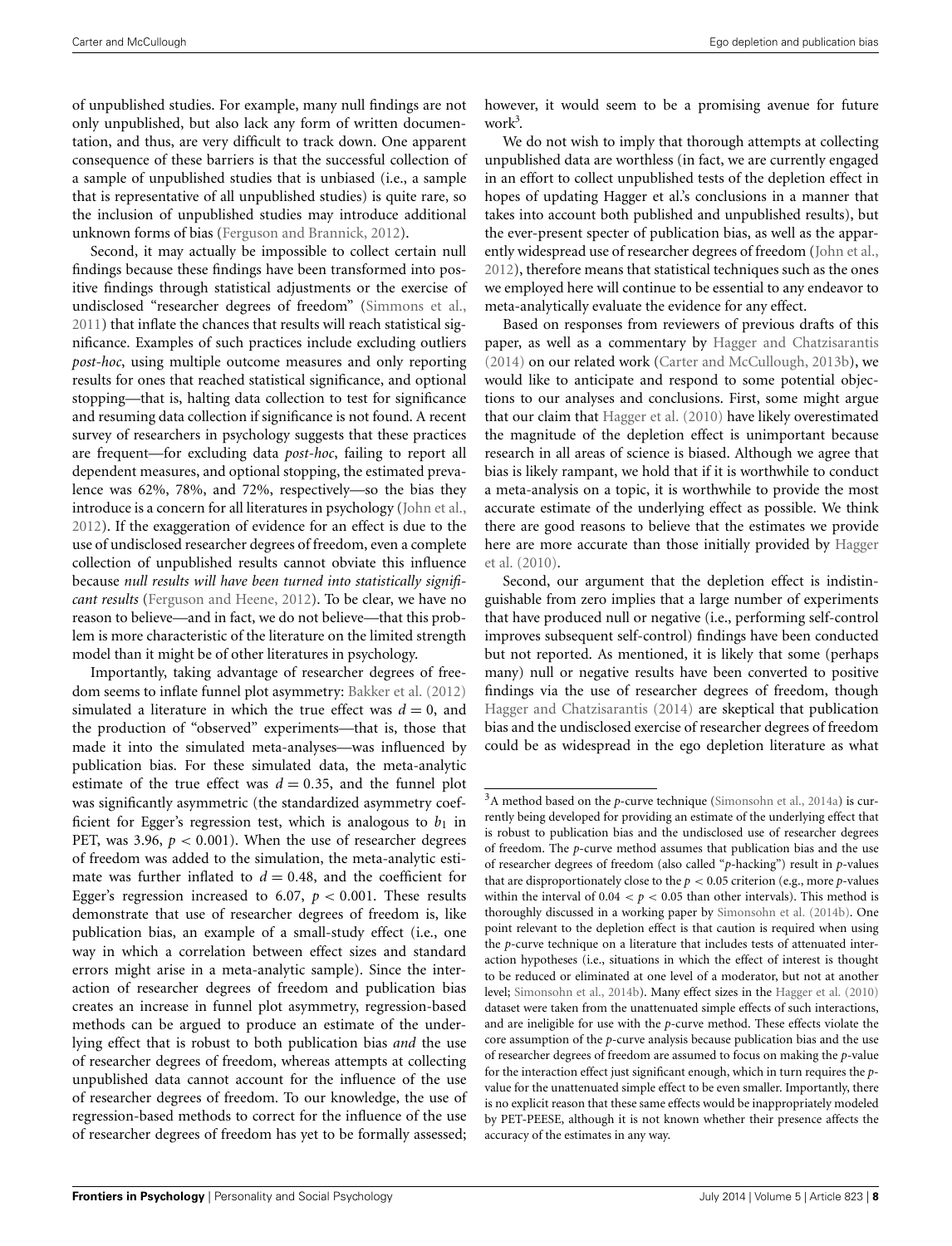we are speculating here. However, given the difficulties inherent in determining the nature and number of unpublished findings (as discussed above), [Hagger and Chatzisarantis's](#page-9-12) [\(2014\)](#page-9-12) belief is based chiefly on their intuitions about how research in this area is conducted—specifically, that researchers, reviewers, and editors handling data or manuscripts on the limited strength model would view null or negative results as worth pursuing and publishing as is, rather than consigning such results to their hard drives or file drawers, or working to transform them into rejections of the null hypothesis through the exercise of researcher degrees of freedom. Since there is no empirical basis for Hagger and Chatzisarantis's argument [while there is an empirical basis for our argument that (1) the exercise of researcher degrees of freedom in psychology in general is widespread [\(John et al., 2012](#page-9-42)), and (2) many more rejections of the null hypothesis are appearing in at least some psychology journals than should be expected by chance [\(Francis, 2014](#page-9-29))], their objection does not invalidate our conclusions, although it does highlight the importance of attempts at documenting the unpublished literature.

We do not wish to imply that we have unquestionably shown that the depletion effect is not a real phenomenon. The claim that the depletion effect is indistinguishable from zero is dependent on the validity of PET-PEESE, which, although promising, is still a relatively new method. Moreover, we are not suggesting that the limited strength model should be abandoned. Instead, we believe our results are best interpreted as demonstrating that the current evidence for the depletion effect is not convincing, despite the hundreds of experiments that have examined it.

We hope that the findings we present here will motivate researchers to re-examine the replicability and the magnitude of the depletion effect. Because our findings suggest that very large experiments will produce estimates of the depletion effect that are approximately zero, a useful next step would be a coordinated series of large, pre-registered direct replications of the original experiments (e.g., [Baumeister et al.](#page-8-4), [1998\)](#page-8-4). Pre-registering the methods for replications, as well as committing to making the data available regardless of their outcomes, would completely prevent publication bias. Given that our results support the conclusion that the depletion effect is approximately zero, it is difficult to know how big of a sample should be collected for these pre-registered replications or for any future experiments on the depletion effect. Regardless, researchers should be prepared to collect far larger samples than have been collected previously in this literature. For example, if we assume an overall effect of  $d = 0.25$  ( $b_0$  from PEESE for the full sample), 80% power would be reached with  $n = 252$  per condition. In contrast, the approximate average *n* per condition in [Hagger et al.](#page-9-4) [\(2010](#page-9-4))'s dataset was  $n = 27$ , with an approximate inter-quartile range spanning  $n = 17$  to  $n = 31$  per condition. In other words, if  $b<sub>0</sub>$  from PEESE happened to be the correct estimate of the underlying effect size instead of the non-significant  $b_0$  from PET, 75% of the experiments in [Hagger et al.](#page-9-4) [\(2010](#page-9-4)) would have needed to be *at least* 700% larger to obtain adequate power.

The broadest conclusion to be drawn from our findings is that unless methods for controlling publication bias and researcher degrees of freedom come to be taken more seriously, such as the development and use of statistical techniques (like PET-PEESE), some system for the required pre-registration of experiments—or until researchers, reviewers, and editors manage their aversion to the null hypothesis [\(Greenwald](#page-9-45), [1975](#page-9-45)) through other measures psychological science will likely falter in its efforts to develop trustworthy models, not only of self-control, but of every other psychological phenomenon as well.

### **ACKNOWLEDGMENTS**

This work was supported by a grant from the John Templeton Foundation and a fellowship from the National Science Foundation.

# **SUPPLEMENTARY MATERIAL**

The Supplementary Material for this article can be found online at: http://www*.*frontiersin*.*[org/journal/10](http://www.frontiersin.org/journal/10.3389/fpsyg.2014.00823/abstract)*.*3389/fpsyg*.* 2014*.*[00823/abstract](http://www.frontiersin.org/journal/10.3389/fpsyg.2014.00823/abstract)

#### **REFERENCES**

- <span id="page-8-5"></span>Bakker, M., van Dijk, A., and Wicherts, J. M. (2012). The rules of the game called psychological science. *Perspect. Psychol. Sci.* 7, 543–554. doi: 10.1177/1745691612459060
- <span id="page-8-3"></span>Bauer, I. M., and Baumeister, R. F. (2011). "Self-regulatory strength," in *Handbook of Self-Regulation: Research, Theory, and Applications*, eds K. D. Vohs and R. F. Baumeister (New York, NY: Guilford Press), 64–82.
- <span id="page-8-4"></span>Baumeister, R. F., Bratslavsky, E., Muraven, M., and Tice, D. M. (1998). Ego depletion: is the active self a limited resource? *J. Pers. Soc. Psychol.* 74, 1252–1265. doi: 10.1037/0022-3514.74.5.1252
- <span id="page-8-1"></span>Baumeister, R. F., Sparks, E. A., Stillman, T. F., and Vohs, K. D. (2008). Free will in consumer behavior: self-control, ego depletion, and choice. *J. Con. Psychol.* 18, 4–13. doi: 10.1016/j.jcps.2007.10.002
- <span id="page-8-2"></span>Baumeister, R. F., Vohs, K. D., and Tice, D. M. (2007). The strength model of self-control. *Curr. Dir. Psychol. Sci.* 16, 351–355. doi: 10.1111/j.1467- 8721.2007.00534.x
- <span id="page-8-14"></span>Begg, C. B., and Berlin, J. A. (1988). Publication bias: a problem in interpreting medical data. *J. R. Stat. Soc. Ser. A* 151, 419–463. doi: 10.2307/2982993
- <span id="page-8-7"></span>Carter, E. C., and McCullough, M. E. (2013a). After a pair of self-control-intensive tasks, sucrose swishing improves subsequent working memory performance. *BMC Psychol.* 1:22 doi: 10.1186/2050-7283-1-22
- <span id="page-8-11"></span>Carter, E. C., and McCullough, M. E. (2013b). Is ego depletion too incredible? Evidence for the overestimation of the depletion effect. *Behav. Brain Sci.* 36, 683–684. doi: 10.1017/S0140525X13000952
- <span id="page-8-0"></span>Christiansen, P., Cole, J. C., and Field, M. (2012). Ego depletion increases ad-lib alcohol consumption: investigating cognitive mediators and moderators. *Exp. Clin. Psychopharmacol.* 20, 118–128. doi: 10.1037/a0026623
- <span id="page-8-13"></span>Costa-Font, J., Gammill, M., and Rubert, G. (2011). Biases in the healthcare luxury good hypothesis: a meta-regression analysis. *J. R. Stat. Soc. A* 174, 95–107. doi: 10.1111/j.1467-985X.2010.00653.x
- <span id="page-8-12"></span>Doucouliagos, C. H., and Stanley, T. D. (2009). Publication selection bias in minimum wage research? A meta-regression analysis. *Br. J. Ind. Relat.* 47, 406–429. doi: 10.1111/j.1467-8543.2009.00723.x
- <span id="page-8-8"></span>Duval, S., and Tweedie, R. L. (2000a). Trim and fill: a simple funnel plot based method of testing and adjusting for publication bias in meta-analysis. *Biometrics* 56, 455–463. doi: 10.1111/j.0006-341X.2000.00455.x
- <span id="page-8-9"></span>Duval, S., and Tweedie, R. L. (2000b). A nonparametric "trim and fill" method of accounting for publication bias in meta-analysis. *J. Am. Stat. Assoc.* 95, 89–98. doi: 10.2307/2669529
- <span id="page-8-10"></span>Egger, M., Davey Smith, G., Schneider, M., and Minder, C. (1997). Bias in metaanalysis detected by a simple, graphical test. *Br. Med. J.* 315, 629–634. doi: 10.1136/bmj.315.7109.629
- <span id="page-8-15"></span>Egger, M., and Sterne, J. A. C. (2005). "Regression methods to detect publication and other bias in meta-analysis," in *Publication Bias and Meta-Analysis: Prevention, Assessments and Adjustments*, eds H. Rothstein, A. Sutton, and M. Borenstein (Chichester: John Wiley and Sons), 99–109.
- <span id="page-8-6"></span>Ferguson, C. J., and Brannick, M. T. (2012). Publication bias in psychological science: prevalence, methods for identifying and controlling, and implications for the use of meta-analyses. *Psychol. Methods* 17, 120–128. doi: 10.1037/a0024445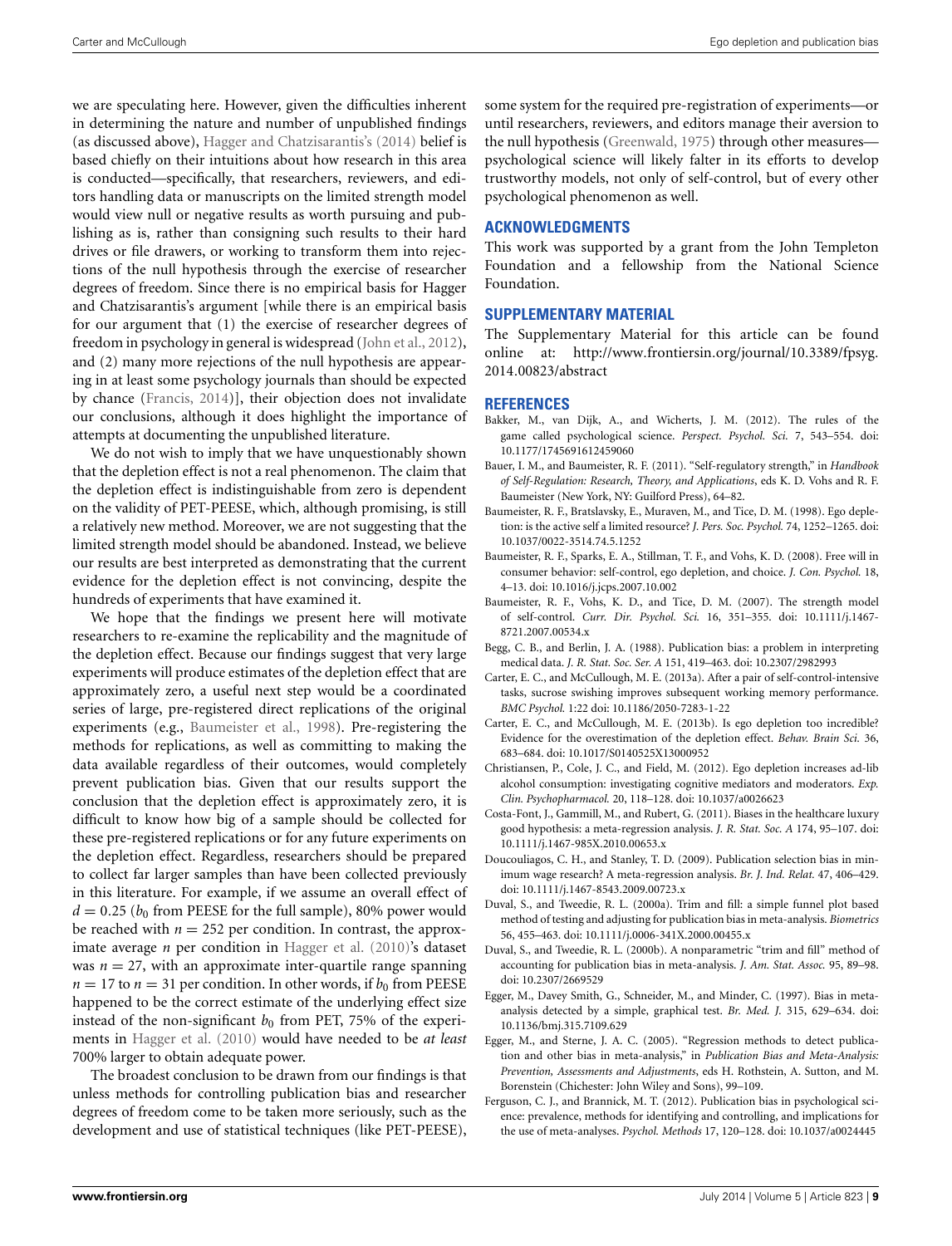- <span id="page-9-23"></span>Ferguson, C. J., and Heene, M. (2012). A vast graveyard of undead theories: publication bias and psychological science's aversion to the null. *Perspect. Psychol. Sci.* 7, 555–561. doi: 10.1177/1745691612459059
- <span id="page-9-24"></span>Francis, G. (2012a). The psychology of replication and replication in psychology. *Perspect. Psychol. Sci.* 7, 585–594. doi: 10.1177/1745691612459520
- <span id="page-9-26"></span>Francis, G. (2012b). Too good to be true: publication bias in two prominent studies from experimental psychology. *Psychon. Bull. Rev.* 19, 151–156. doi: 10.3758/s13423-012-0227-9
- <span id="page-9-29"></span>Francis, G. (2014). The frequency of excess success for articles in psychological science. *Psychon. Bull. Rev*. doi: 10.3758/s13423-014-0601-x. [Epub ahead of print].
- <span id="page-9-45"></span>Greenwald, A. G. (1975). Consequences of prejudice against the null hypothesis. *Psychol. Bull.* 82, 1–20. doi: 10.1037/h0076157
- <span id="page-9-1"></span>Hagger, M. S. (2010). Self-regulation: an important construct in health psychology research and practice. *Health Psychol. Rev.* 4, 57–65. doi: 10.1080/17437199.2010.503594
- <span id="page-9-12"></span>Hagger, M. S., and Chatzisarantis, N. L. D. (2014). It is premature to regard the egodepletion effect as "Too Incredible". *Front. Psychol.* 5:298. doi: 10.3389/fpsyg. 2014.00298
- <span id="page-9-4"></span>Hagger, M. S., Wood, C., Stiff, C., and Chatzisarantis, N. L. D. (2010). Ego depletion and the strength model of self-control: a meta-analysis. *Psychol. Bull.* 136, 495–525. doi: 10.1037/a0019486
- <span id="page-9-15"></span>Havranek, T. (2010). Rose effect and the euro: is the magic gone? *Rev. World Econ.* 146, 241–261. doi: 10.1007/s10290-010-0050-1
- <span id="page-9-17"></span>Hemingway, H., Philipson, P., Chen, R., Fitzpatrick, N. K., Damant, J., Shipley, M., et al. (2010). Evaluating the quality of research into a single prognostic biomarker: a systematic review and meta-analysis of 83 studies of Creactive protein in stable coronary artery disease. *PLoS Med.* 7:e1000286. doi: 10.1371/journal.pmed.1000286
- <span id="page-9-36"></span>Higgins, J. P. T., and Thompson, G. (2002). Quantifying heterogeneity in metaanalysis. *Stat. Med.* 21, 1539–1558. doi: 10.1002/sim.1186
- <span id="page-9-0"></span>Inzlicht, M., McKay, L., and Aronson, J. (2006). Stigma as ego depletion how being the target of prejudice affects self-control. *Psychol. Sci.* 17, 262–269. doi: 10.1111/j.1467-9280.2006.01695.x
- <span id="page-9-5"></span>Inzlicht, M., and Schmeichel, B. J. (2012). What is ego depletion? Toward a mechanistic revision of the resource model of self-control. *Pers. Psychol. Sci.* 7, 450–463. doi: 10.1177/1745691612454134
- <span id="page-9-30"></span>Ioannidis, J. P. A. (2008). Interpretation of tests of heterogeneity and bias in meta-analysis. *J. Eval. Clin. Pract.* 14, 951–957. doi: 10.1111/j.1365-2753.2008. 00986.x
- <span id="page-9-9"></span>Ioannidis, J. P. A., and Trikalinos, T. A. (2007a). An exploratory test for an excess of significant findings. *Clin. Trials* 4, 245–253. doi: 10.1177/1740774507 079441
- <span id="page-9-37"></span>Ioannidis, J. P. A., and Trikalinos, T. A. (2007b). The appropriateness of asymmetry tests for publication bias in meta-analyses: a large survey. *Can. Med. Assoc. J.* 176, 1091–1096. doi: 10.1503/cmaj.060410
- <span id="page-9-42"></span>John, L. K., Lowenstein, G., and Prelec, D. (2012). Measuring the prevalence of questionable research practices with incentives for truth-telling. *Psychol. Sci.* 23, 524–532. doi: 10.1177/0956797611430953
- <span id="page-9-6"></span>Kurzban, R., Duckworth, A., Kable, J. W., and Myers, J. (2013). An opportunity cost model of subjective effort and task performance. *Behav. Brain Sci.* 36, 661–679. doi: 10.1017/S0140525X12003196
- <span id="page-9-25"></span>LeBel, E. P., and Peters, K. R. (2011). Fearing the future of empirical psychology: Bem's (2011) evidence of psi as a case study of deficiencies in modal research practice. *Rev. Gen. Psychol.* 15, 371–379. doi: 10.1037/a0025172
- <span id="page-9-32"></span>Light, R. J., and Pillemer, D. B. (1984). *Summing up: The Science of Reviewing Research.* Cambridge, MA: Harvard University Press.
- <span id="page-9-8"></span>McCullough, M. E., and Carter, E. C. (2011). "Religion and self-regulation," in *Handbook of Self-Regulation: Research, Theory, and Applications, 2nd Edn*, eds K. D. Vohs and R. F. Baumeister (New York, NY: Guilford), 422–437.
- <span id="page-9-7"></span>McCullough, M. E., and Willoughby, B. L. B. (2009). Religion, self-regulation, and self-control: associations, explanations, and implications. *Psychol. Bull.* 135, 69–93. doi: 10.1037/a0014213
- <span id="page-9-11"></span>Moreno, S. G., Sutton, A. J., Ades, A. E., Stanley, T. D., Abrams, K. R., Peters, J. L., et al. (2009a). Assessment of regression-based methods to adjust for publication bias through a comprehensive simulation study. *BMC Med. Res. Methodol.* 9, 1–17. doi: 10.1186/1471-2288-9-2
- <span id="page-9-16"></span>Moreno, S. G., Sutton, A. J., Turner, E. H., Abrams, K. R., Cooper, N. J., Palmer, T. M., et al. (2009b). Novel methods to deal with publication biases: secondary

analysis of antidepressant trials in the FDA trial registry database and related journal publications. *BMJ Br. Med. J.* 339:b2981. doi: 10.1136/bmj.b2981

- <span id="page-9-3"></span>Muraven, M. R., Tice, D. M., and Baumeister, R. F. (1998). Self-control as a limited resource: regulatory depletion patterns. *J. Pers. Soc. Psychol.* 74, 774–789. doi: 10.1037/0022-3514.74.3.774
- <span id="page-9-18"></span>Nüesch, E., Trelle, S., Reichenbach, S., Rutjes, A. W., Tschannen, B., Altman, D. G., et al. (2010). Small study effects in meta-analyses of osteoarthritis trials: metaepidemiological study. *BMJ Br. Med. J.* 341:c3515. doi: 10.1136/bmj.c3515
- <span id="page-9-33"></span>Peters, J. L., Sutton, A. J., Jones, D. R., Abrams, K. R., and Rushton, L. (2007). Performance of the trim and fill method in the presence of publication bias and between-study heterogeneity. *Stat. Med.* 26, 4544–4562. doi: 10.1002/ sim.2889
- <span id="page-9-40"></span>Peters, J. L., Sutton, A. J., Jones, D. R., Abrams, K. R., and Rushton, L. (2008). Contour-enhanced meta-analysis funnel plots help distinguish publication bias from other causes of asymmetry. *J. Clin. Epidemiol.* 61, 991–996. doi: 10.1016/j. jclinepi.2007.11.010
- <span id="page-9-2"></span>Pohl, R. F., Erdfelder, E., Hilbig, B. E., Liebke, L., and Stahlberg, D. (2013). Effort reduction after self-control depletion: the role of cognitive resources in use of simple heuristics. *J. Cogn. Psychol.* 25, 267–276. doi: 10.1080/20445911.2012. 758101
- <span id="page-9-39"></span>R Development Core Team (2011). *R: A Language and Environment for Statistical Computing*. Vienna: R Foundation for Statistical Computing.
- <span id="page-9-21"></span>Renkewitz, F., Fuchs, H. M., and Fiedler, S. (2011). Is there evidence of publication biases in JDM research? *J. Decis. Making* 6, 870–881.
- <span id="page-9-31"></span>Rosenberg, M. S. (2005). The file-drawer problem revisited: a general weighted method for calculating fail-safe numbers in meta-analysis. *Evolution* 59, 464–468. doi: 10.1111/j.0014-3820.2005.tb01004.x
- <span id="page-9-22"></span>Rothstein, H., Sutton, A. J., and Borenstein, M. (2005). *Publication Bias and Meta-Analysis: Prevention, Assessments and Adjustments*. Chichester: John Wiley and Sons. doi: 10.1002/0470870168
- <span id="page-9-19"></span>Rücker, G., Carpenter, J. R., and Schwarzer, G. (2011a). Detecting and adjusting for small-study effects in meta-analysis. *Biom. J.* 52, 351–368. doi: 10.1002/bimj.201000151
- <span id="page-9-20"></span>Rücker, G., Schwarzer, G., Carpenter, J. R., Binder, H., and Schumacher, M. (2011b). Treatment-effect estimates adjusted for small-study effects via a limit meta-analysis. *Biostatistics* 12, 122–142. doi: 10.1093/biostatistics/kxq046
- <span id="page-9-27"></span>Schimmack, U. (2012). The ironic effect of significant results on the credibility of multiple study articles. *Psychol. Methods* 17, 551–566. doi: 10.1037/ a0029487
- <span id="page-9-41"></span>Simmons, J. P., Nelson, L. D., and Simonsohn, U. (2011). False-positive psychology: undisclosed flexibility in data collection and analysis allows presenting anything as significant. *Psychol. Sci.* 22, 1359–1366. doi: 10.1177/0956797611417632
- <span id="page-9-28"></span>Simonsohn, U. (2012). It does not follow: evaluating the one-off publication bias critiques by Francis (2012a, 2012b, 2012c, 2012d, 2012e, in press). *Pers. Psychol. Sci.* 7, 597–599. doi: 10.1177/1745691612463399
- <span id="page-9-43"></span>Simonsohn, U., Nelson, L. D., and Simmons, J. P. (2014a). P-Curve: a key to the file drawer. *J. Exp. Psychol. Gen.* 143, 534–547. doi: 10.1037/a0033242
- <span id="page-9-44"></span>Simonsohn, U., Nelson, L. D., and Simmons, J. P. (2014b). *P-Curve and Effect Size: Correcting for Publication Bias Using Only Significant Results*. Available online at SSRN: http://ssrn*.*[com/abstract](http://ssrn.com/abstract=2377290)=2377290 or http://dx*.*doi*.*org/10*.*[2139/ssrn](http://dx.doi.org/10.2139/ssrn.2377290)*.* [2377290](http://dx.doi.org/10.2139/ssrn.2377290)
- <span id="page-9-14"></span>Stanley, T. D. (2005). Beyond publication bias. *J. Econ. Surv.* 19, 309–345. doi: 10.1111/j.0950-0804.2005.00250.x
- <span id="page-9-10"></span>Stanley, T. D. (2008). Meta-regression methods for detecting and estimating empirical effects in the presence of publication selection. *Oxf. Bull. Econ. Stat.* 70, 103–127. doi: 10.1111/j.1468-0084.2007.00487.x
- <span id="page-9-34"></span>Stanley, T. D., and Doucouliagos, C. (2007). Identifying and correcting publication selection bias in the efficiency-wage literature: heckman meta-regression. *Econ. Ser.* 11.
- <span id="page-9-13"></span>Stanley, T. D., and Doucouliagos, H. (2013). Meta-regression approximations to reduce publication selection bias. *Res. Synth. Methods* 5, 60–78. doi: 10.1002/ jrsm.1095
- <span id="page-9-35"></span>Stanley, T. D., Jarrell, S. B., and Doucouliagos, H. (2010). Could it be better to discard 90% of the data? A statistical paradox*. Am. Stat.* 64, 70–77. doi: 10.1198/tast.2009.08205
- <span id="page-9-38"></span>Sterne, J. A., Sutton, A. J., Ioannidis, J., Terrin, N., Jones, D. R., Lau, J., et al. (2011). Recommendations for examining and interpreting funnel plot asymmetry in meta-analyses of randomised controlled trials. *BMJ* 343, 302–307. doi: 10.1136/bmj.d4002